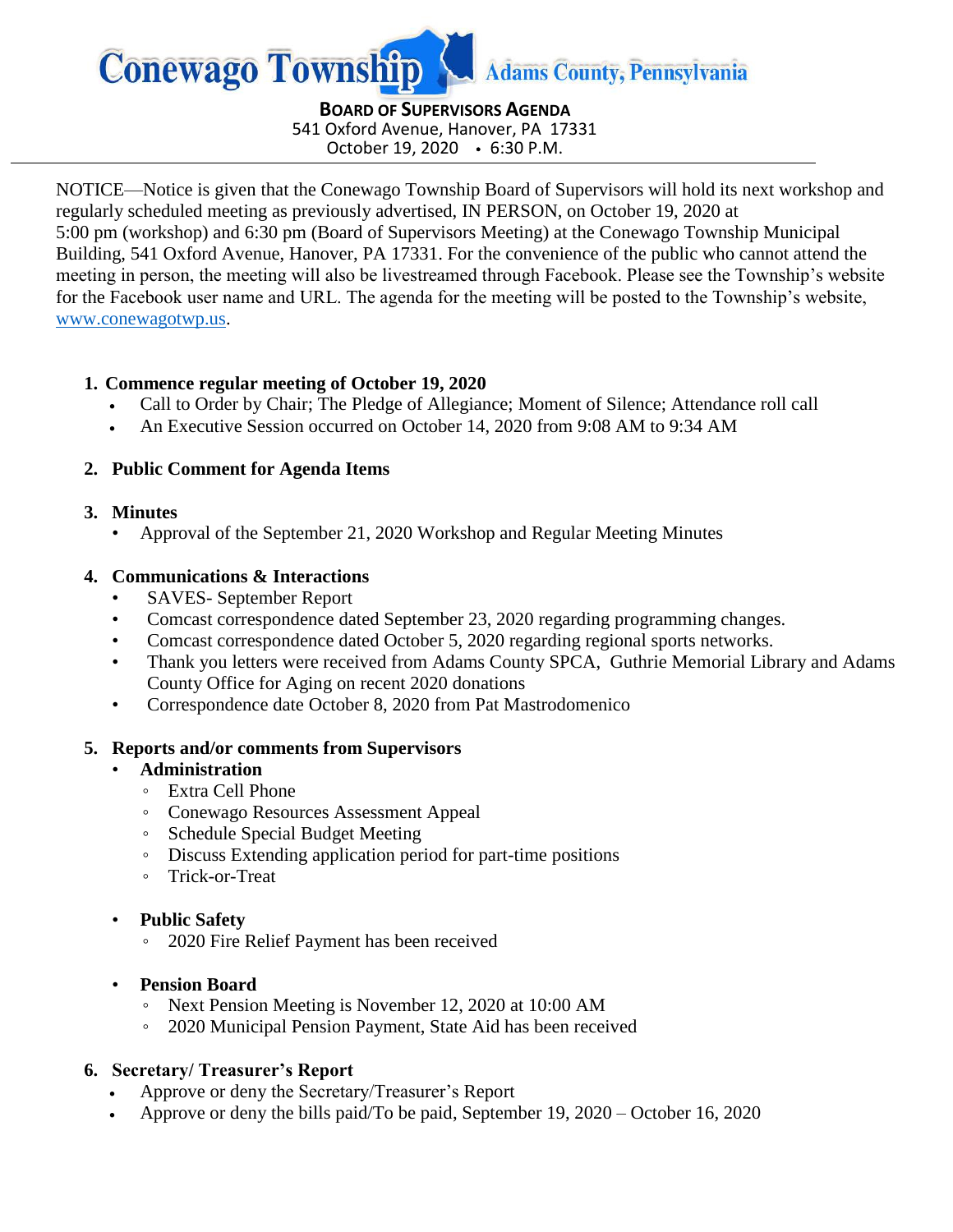

#### **BOARD OF SUPERVISORS AGENDA**

541 Oxford Avenue, Hanover, PA 17331

October 19, 2020 6:30 P.M.

#### **7. Reports from Departments**

- **Police Department-** *(Chief Baumgardner)*
	- Police Report September and Newsletter
- **Township Solicitor-** *(Attorney Tim Shultis)*
	- Ordinance 2020-E, repealing Ord. 2019-F relating to the Conewago Township Manager
	- Vegetation Ordinance Draft
	- Life insurance premium payments

#### • **Maintenance Department**

- Report
- **Municipal Authority**
	- Report September to October 2020
	- Office Coordinator Report
- **Township Engineer**
	- Engineer Report September
	- Resolution 2020-W, Mt. Pleasant Traffic Signal

### **8. Code Enforcement**

• Monthly report from Zoning/Code Enforcement Officer dated October 14, 2020

# **9. Subdivision & Land Development**

- Planning Commission draft meeting minutes for the October 1, 2020 meeting.
- **370 Church Street –Bobcat - Preliminary/Final Land Development Plan** The plan has been tabled until the November planning commission meeting. No action needed
- **214 Ram Drive – Precision Cut Industries - Preliminary/Final Land Development Plan** Received an extension request for plan action until December 22, 2020 to allow time to address Township Engineer and Adams County comments.
	- Need a motion to approve or deny the extension until December 22, 2020 to allow the time to address the comments. Recommended by the Planning Commission.
- **60 Ram Drive – Preliminary/Final Land Development Plan** Received four waiver requests for this plan. They are as follows;

Waiver request from Section 135-11 to allow the plan to be submitted as a Preliminary/Final Plan.

◦ Need a motion to approve or deny the waiver request to accept the plan as a Preliminary/Final Plan. Approval recommended by the Planning Commission.

Waiver request from Section 135-32.J(2) to allow the existing 16'x9' parking spaces instead of the required 20'x10' parking space size.